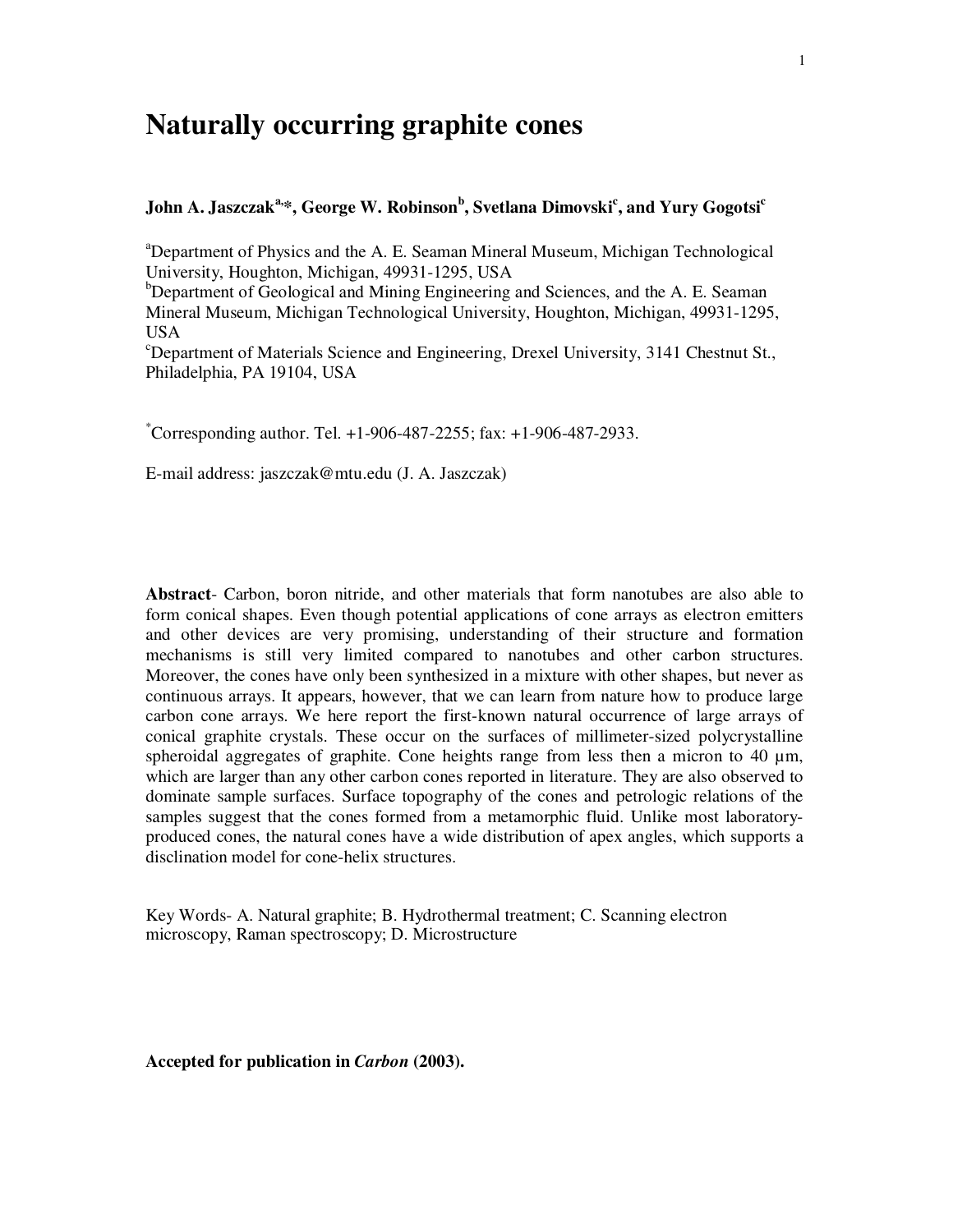#### **1. INTRODUCTION**

Graphite and structurally similar materials show an amazing versatility to form a wide variety of unusual morphologies, textures and structures from the macroscopic to the nanoscale [1-9]. This stems from graphite's crystal structure: layers of graphene sheets weakly bonded to each other in a staggered stacking sequence. Novel graphitic carbon structures continue to be of tremendous interest because of their promise for potential technological applications taking advantage of their unique mechanical and electrical properties. Both synthetic and natural graphite are known to occur as tabular and columnar hexagonal prisms, whiskers, complex networks of contorted sheets, and even spheres [10]. This variety of morphologies and microstructures results from distortions of the graphene sheets during growth and by the incorporation of various defects such as dislocations, disclinations, twin planes and pentagonal and heptagonal rings. A very interesting class of exotic graphitic materials is comprised of cone and cone-helix structures, which have been grown at the micro- and nano-scales [3-7,11-17], but always accompanied by other tubular or planar graphite structures.

### **2. MATERIALS AND METHODS**

Spherical, spheroidal, and "triskelial" aggregates of graphite (0.1 to 10 mm in diameter) [18] occur in calcite boudins up to 30 cm across from the Bancroft shear zone [19,20] in the Central Metasedimentary Belt of the Canadian Grenville province, and are exposed at roadcuts 3-5 km south of Gooderham, Ontario, Canada. Peak metamorphic temperatures in the area are believed to be below  $700^{\circ}C$  [19]. The graphite spheres were exposed by mechanical trimming and HCl dissolution of the enclosing calcite. X-ray diffraction studies of whole spheres indicate the graphite is well crystallized and hexagonal. Their surfaces have varied textures, including smooth, scaly, velvety, and crystalline. Those with velvety surfaces have a structure resembling the skeletal graphite overgrowths described by Weis [21] and some of them were covered with the graphite cones (Fig. 1). The graphite spheres are commonly circumscribed with one or more thin, protruding graphite ridges (Fig. 1a), which in thin section can often clearly be correlated with calcite grain boundaries, thus suggesting fluid deposition of the graphite. Deposition of graphite by metamorphic fluids in other geological environments has been well documented [22]. Of over 1,000 spheres and spheroids that have been examined, approximately twenty have been observed to have clearly identifiable cones on their surfaces. The cones appear highly reflective with a silver-white metallic luster. A small pyrite crystal is commonly associated with cone-bearing graphite aggregates.

The cones were studied using optical microscopy, scanning electron microscopy (SEM) (JEOL JSM-820), environmental field emission scanning electron microscopy (FESEM) (Philips XL30 FESEM), transmission electron microscopy (TEM), convergent beam electron diffraction, and Raman microspectroscopy (Renishaw 1000, Ar<sup>+</sup> laser, 514.5 nm excitation wavelength, 2-um spot size). Ground and polished samples were examined in reflected polarized light (Nikon Optiphot-Pol). Apex angles were measured on digital images using ImageJ software.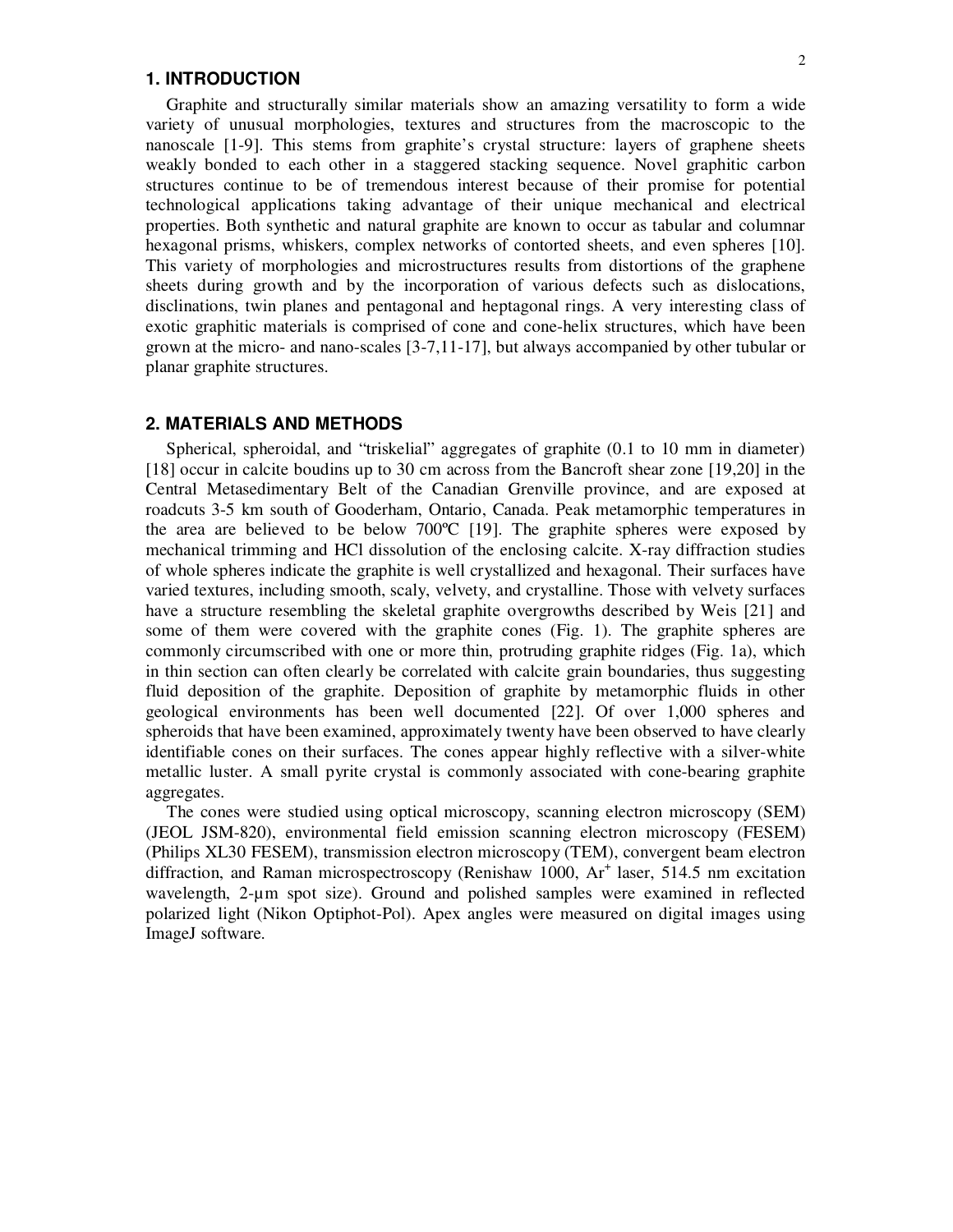

Fig. 1. (a) FESEM image of a spherical graphite aggregate with small cones on the surface (etched from calcite and mounted with copper tape). The pronounced ridge running from top to bottom is also graphite. (b) FESEM image of a cone-covered triskelial graphite aggregate partially etched from calcite. The lobes of these unusual forms seem to be correlated with calcite grain boundaries.

### **3. RESTULTS AND DISCUSSION**

The microscopy study showed that cones range in size from sub-micrometer to 40 microns tall, have a variety of apex angles, and can be sharp or rounded (Figs. 1 and 2). It is striking that the cone morphologies, which are extremely rare in the mineral and material kingdom, can dominate the graphite surfaces (Fig. 2a). Moreover, all surface features, including large artichoke-like shapes (upper part of Fig. 2c) and nanoscale cones or overgrowths on large cones (Fig. 3b,c) have conical habit. This fact suggests that the growth environment rather than the substrate were responsible for the conical growth. In cross section, the cones appear to be solid.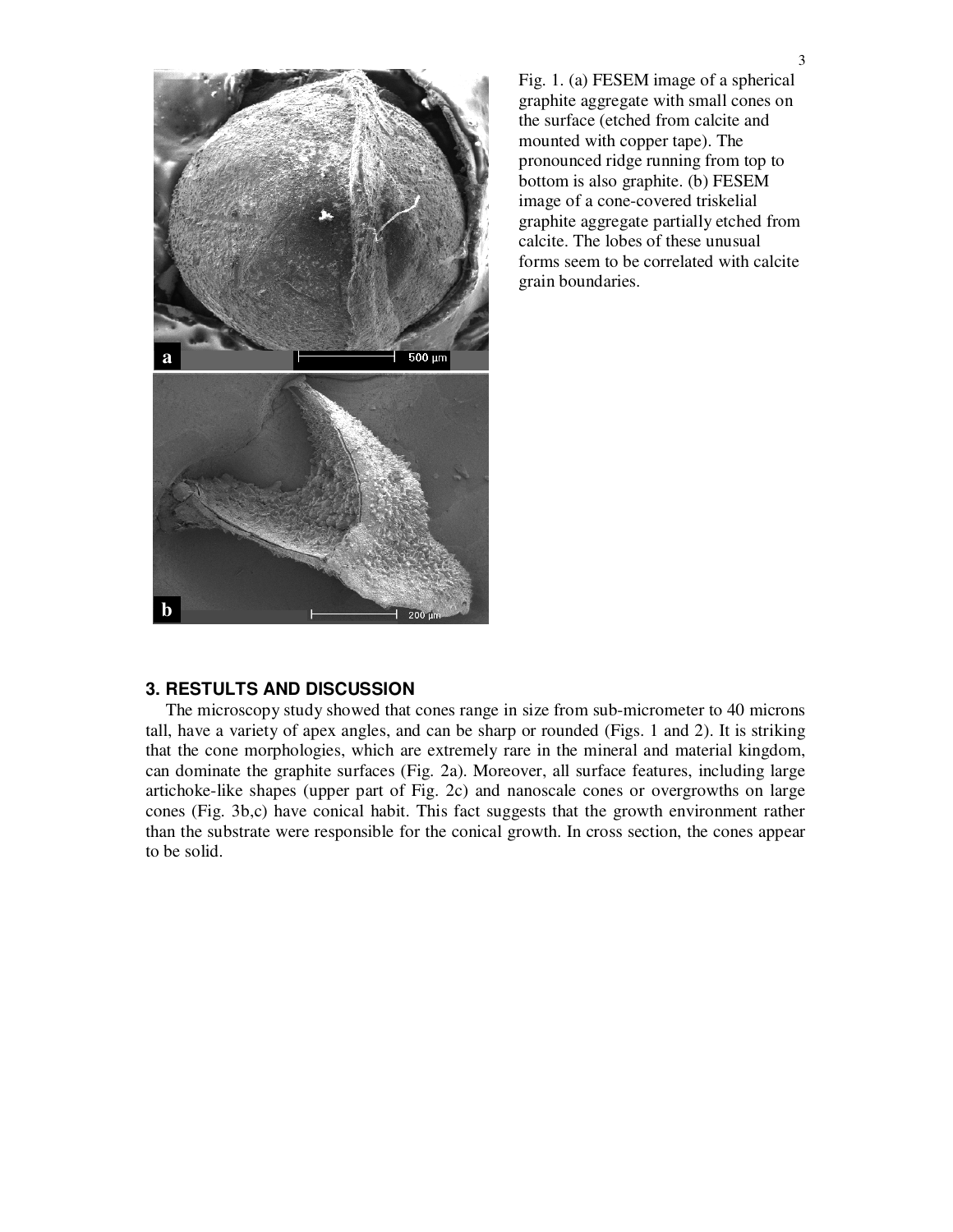

Fig. 2. FESEM images of a cone-covered graphite aggregate. (a) Low-magnification image showing complete coverage of the aggregate surface with conical structures. A ~39° cone is marked by an arrow. (b) Higher magnification image of the sample showing a variety of large cones with different apex angles and sharp and blunt tips. Arrows show changes in the apex angle. (c) Close up view of two surfaces which are almost perpendicular and show different cone morphologies – large cones on one surface and globular (artichoke-like) structures on the other. The latter ones are clusters of largeangle cones. Arrows show some of the cones that are ripped on the side



Fig. 3. Typical cone morphologies. (a) SEM image of a cone with a 60° apex angle, the most common apex angle. The slightly uneven surface of the cone suggests layer growth. (b) FESEM and (c) SEM images of large cones with numerous smaller cones growing on their surface. Smaller cones covering surfaces of large cones have a broad distribution of shapes, but large apex angles prevail (c). (d) FESEM image of four cones having sharp and broad tips (multiple tips are marked by arrows). The cones are oriented to reveal their circular cross sections around the tips and layered growth (ripples).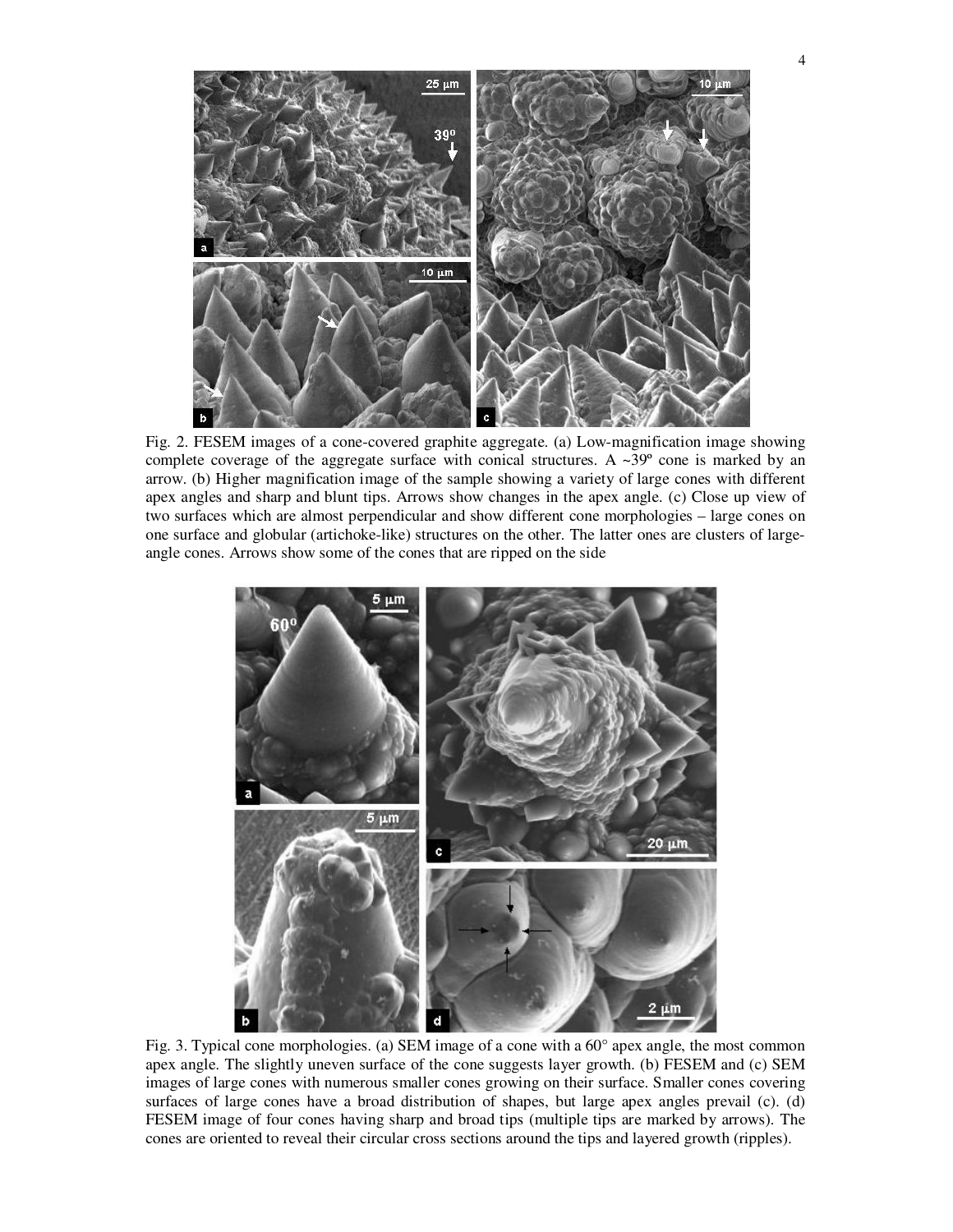Apex angles of 554 cones, measured from digitized images, are presented in Fig. 4. An uncertainty of  $\pm 2^{\circ}$  is estimated for most of the measurements. Uncertainties are larger, however, for many of the smaller cones, which frequently have the largest apex angles (≥90°). Some cones were noted to have slightly curved surfaces in cross section (marked with arrows in Fig. 2b), making a determination of the apex angle difficult. Also, the very tip of the cone may have a slightly different apex angle compared to the main part of the cone and smaller cones can grow on the tip or side walls of larger cones (Fig. 3b,c), ultimately transforming them to artichoke-shaped cones (see upper part of Fig. 2c). Additional uncertainty of the measured angles arises from the random inclination of the cones with respect to the plane of the image. For an actual apex angle  $\alpha$  (Fig. 4c), the measured (projected) apex angle  $\alpha'$  as a function of the inclination angle  $\phi$  of the cone with respect to its axis lying in the plane of the image is given by  $tan(\alpha/2) = tan(\alpha/2)/cos(\phi)$ . For both positive and negative  $\phi$  values,  $\alpha'$  is always greater than  $\alpha$ . For  $|\phi| \leq 15^{\circ}$ ,  $\alpha'$  -  $\alpha$  is on the order of 2° or less. Thus, only cones whose central axes were judged to lie nearly parallel to the plane of the image were measured for inclusion in Fig. 4. Approximately 3% of the cones observed have apex angles near 39°. These cones occur up to 45 microns tall and are up to twice as tall as the next-largest cones with other apex angles (Fig. 4a). The most common apex angle is near 60 $^{\circ}$  (Fig. 3a), with cones having 60 $^{\circ}$ ±2 $^{\circ}$  apex angles accounting for nearly 23% of those measured (Fig. 4a).



Fig. 4. (a) Histogram of the frequency of occurrence of apex angles on a single sample of graphite. Outlined bars with negative values indicate the positions of expected apex angles from the disclination model for cone-helix structures [7]. Arrows show expected apex angles for the pentagon defect model; these angles also preserve the ideal graphite stacking and are therefore expected to have relatively low energies and be more predominant. Inset (b) shows a schematic of the pentagoninduced cone formation. Inset (c) shows a schematic of cone formation by the disclination model [7].

Two mechanisms that can lead to conical shapes have been described in literature and are schematically shown in Fig. 4b and 4c. If the cone formation had been caused by pentagonal defects incorporated within graphene sheets, only a few discrete apex angles would be observed (marked by arrows in Fig. 4a). Since a broad apex-angle distribution has been found, these structures are probably based on the incorporation of a positive wedge disclination in a graphene sheet (Fig. 4c). Depending on the magnitude of the disclination,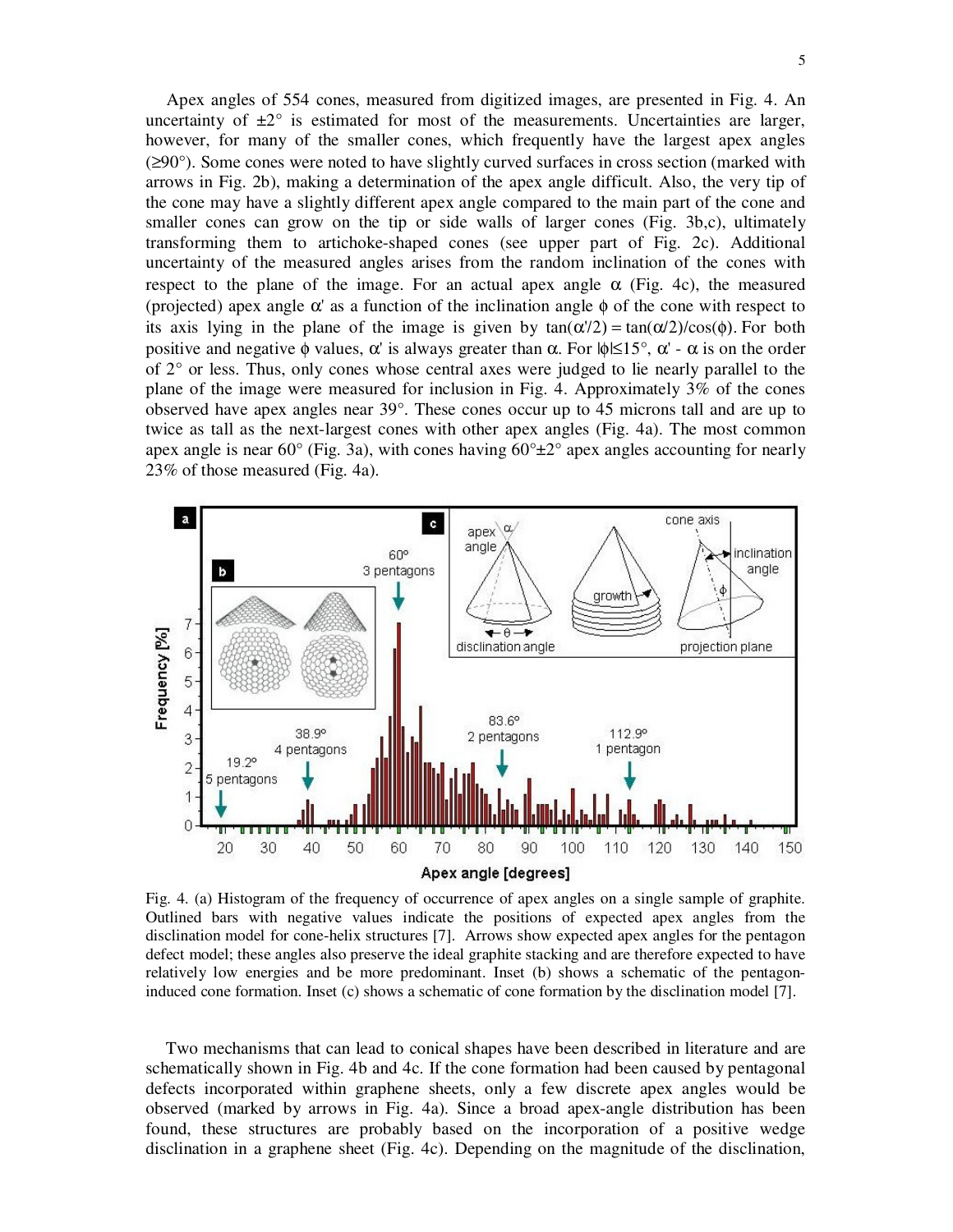they can have a variety of apex angles. Double & Hellawell [7] proposed a cone-helix model for conical graphite fibers observed by earlier workers, that fits well the observations of the natural cones of this study. The cone-helix model is based on growth around a positive disclination with a screw dislocation component. As a graphene sheet wraps around the disclination, adjacent overlapping layers are rotated with respect to one another by an angle equal to the disclination angle (Fig. 4c). Double & Hellawell proposed that certain disclination angles,  $\theta = n \times 60^{\circ}$  or  $n \times 60^{\circ} \pm \omega$ , should be energetically favorable. Here,  $n = 0$ , 1, ... 6, and  $\omega = 13.2^{\circ}$ , 21.8°, 27.8° are expected low-energy (001) twist grain-boundary angles based on lattice coincidences, which are a measure of "goodness of fit" but ignore atomistic interactions and the curvature of the sheets. Thus, certain apex angles  $\alpha = 2\sin^{-1}(1-\alpha)$ θ/360°), ranging from 6° to 149°, should predominate over others, as shown in Fig. 4a and Table 1. Almost all of the apex angles observed in literature [3-7,11-17] (see Table 1) are consistent with the cone-helix growth model of Double & Hellawell, except for the smallest apex angle,  $\sim 3^{\circ}$ , which is from cones that are probably nanotube-like scrolls [5,23].

#### Table 1

Disclination overlap angles ( $\theta$ ) and corresponding cone apex angles ( $\alpha$ ) for laboratory-grown graphite cones.

| Overlap Angle $(\theta)$                                          | Apex Angle $(\alpha)$ | Reference      |
|-------------------------------------------------------------------|-----------------------|----------------|
| $13.2^{\circ}$                                                    | $148.9^\circ$         | (not observed) |
| $21.8^\circ$                                                      | $139.9^{\circ}$       | 7, 11, 12, 14  |
| $27.8^\circ$                                                      | 134.7°                | 17             |
| $60^\circ$                                                        | $112.9^\circ$         | 3,12           |
| $120^\circ$                                                       | $83.6^\circ$          | 3              |
| $180^\circ$                                                       | $60.0^\circ$          | 3,13           |
| $240^\circ$                                                       | $38.9^\circ$          | 3,14,16        |
| $300^\circ$                                                       | $19.2^{\circ}$        | 3,6,16         |
| Other combinations<br>$(\theta = n \times 60^{\circ} \pm \omega)$ | (various)             |                |
| $300^{\circ}+13.2^{\circ}$                                        | $14.9^\circ$          | 5              |
| $300^{\circ}+27.8^{\circ}$                                        | $10.3^{\circ}$        | 16             |
| $360^{\circ} - 21.8^{\circ}$                                      | $6.9^\circ$           | 5              |

The apex-angle distribution in Fig. 4 shows a peak near  $60^{\circ}$ , corresponding to three pentagons in the cone tip (Fig. 4). Consistent with the conjecture made by Double and Hellawell, cones with smaller apex angles may be disfavored because of higher elastic energy due to bending needed to form the corresponding disclinations. We have not observed any cones with apex angles smaller than approximately 36° (including any at 19.2° corresponding to five pentagons). On the other hand, cones with smaller apex angles have larger surface areas at their tips, compared with cones with larger apex angles, given a fixed cone diameter. This relative area factor would favor smaller apex-angle cones over larger ones during growth. These competing energetic and kinetic factors may explain the existence of the main peak in the apex-angle distribution. As noted further by Double and Hellawell, apex angles corresponding to disclinations with overlap angles equal to integer multiples of 60° (marked by arrows in Fig. 4) should be energetically the most favorable, bending energy aside. Disclinations with these overlap angles preserve the graphite crystal structure without stacking faults, provided the screw component of the disclination has a Burgers vector corresponding to an even multiple of graphite's *c*-axis interplanar spacing.

Deviations in the frequency of occurrence of apex angles (Fig. 4a) from the predicted apex angles of Double and Hellawell could be due to a number of factors, including measurement errors discussed above. As suggested by the uneven surfaces of some cones (Figs. 1b,c), and the curved profile of other cones (Fig. 2b), distributions of steps on the cone surfaces could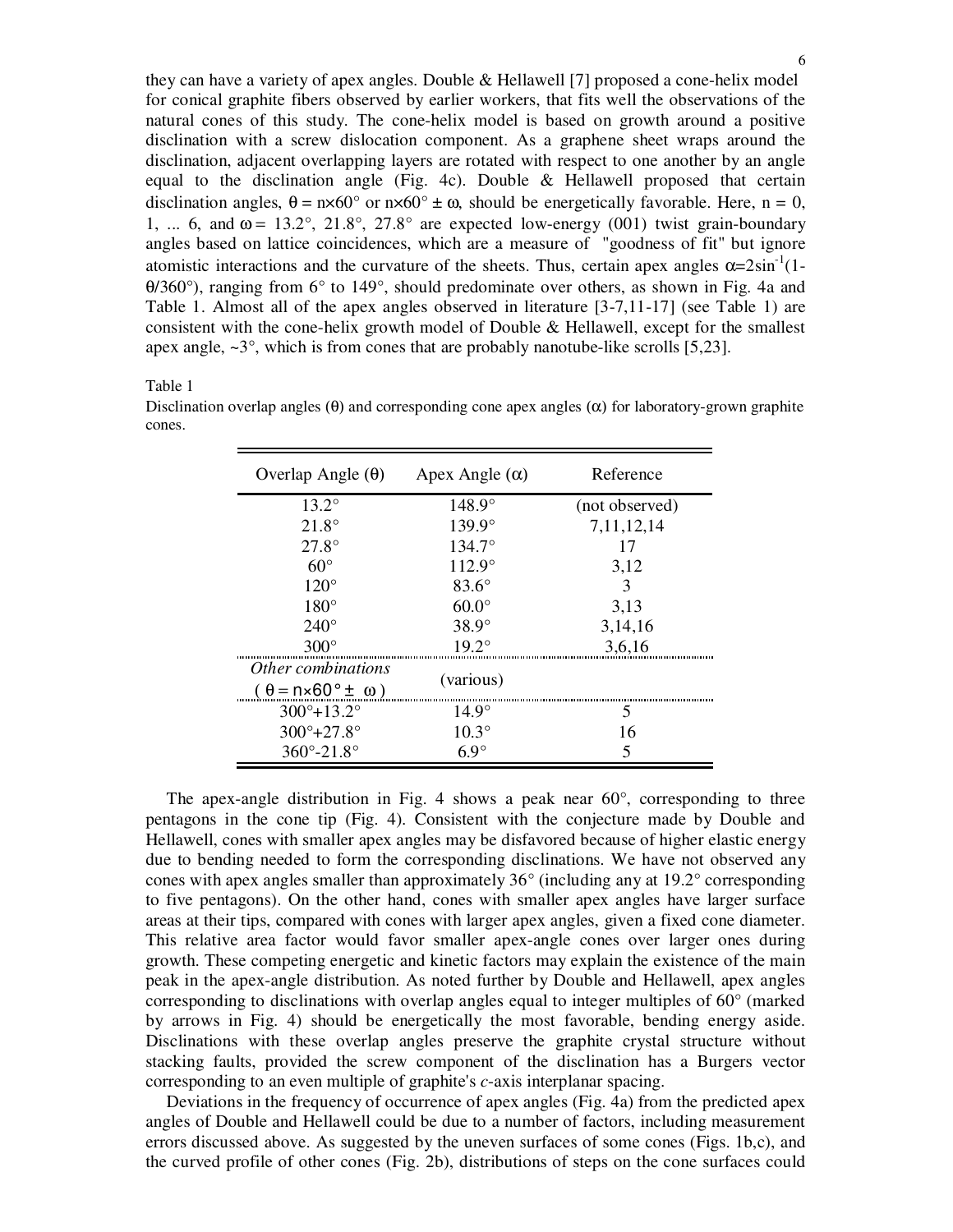lead to a distribution of apex angles among cones with the same disclination overlap angle. Openings at the sides of some cones (marked with arrows in Fig. 2c) can lead to additional shape deviations. Steps on the cone surfaces (Figs. 2a,d, 5) are also an indication of a layergrowth mechanism, further suggestive of growth in a fluid rather than from solid-state transformation of carbonaceous sediments. Growth of carbon nanotubes [24], disordered conical structures [25] and planar graphite [26] from hydrothermal fluid has been observed around 700ºC. However, the significance of the calcite matrix or the commonly associated pyrite for the occurrence of cones in this work is not known.



Fig. 5. FESEM images of a 10-µm tall graphite cone with distinct surface steps.

The distribution of apex angles in this study of natural graphite cones bears several similarities to that shown by Krishnan et al. [3]. In particular, they observed a large fraction of apex angles near but distinct from the five angles predicted by pentagon defects alone. Futhermore, they observed apex angles larger than 120°, including what appears to be the  $\alpha$ =140° apex angle resulting from zero pentagons but  $\omega$ =21.8°, and which might have been expected to form based on earlier work [7,11,12,14]. If the cone formation had been caused solely by pentagonal defects, only a few discrete apex angles would be observed (marked with arrows in Fig. 4a) instead of a broad apex angle distribution. In addition, all cones would be very sharp. While some are (e.g., side cones in Fig. 3b), others have rounded (Fig. 3a), almost flat (Fig. 3c) or even multiple tips (Fig. 3d). Flat and rounded cone tips were shown to be formed by semi-toroidal edge termination of graphene cylinders [5]. The texture of the fracture surface of broken cones reveals curved lamellae that are consistent with the conehelix structure. Convergent beam electron diffraction patterns from a single cone on a microtomed sample are also consistent with the graphene sheets lying parallel to the cone surface. We suggest that the nucleation of pentagon defects is not the only factor determining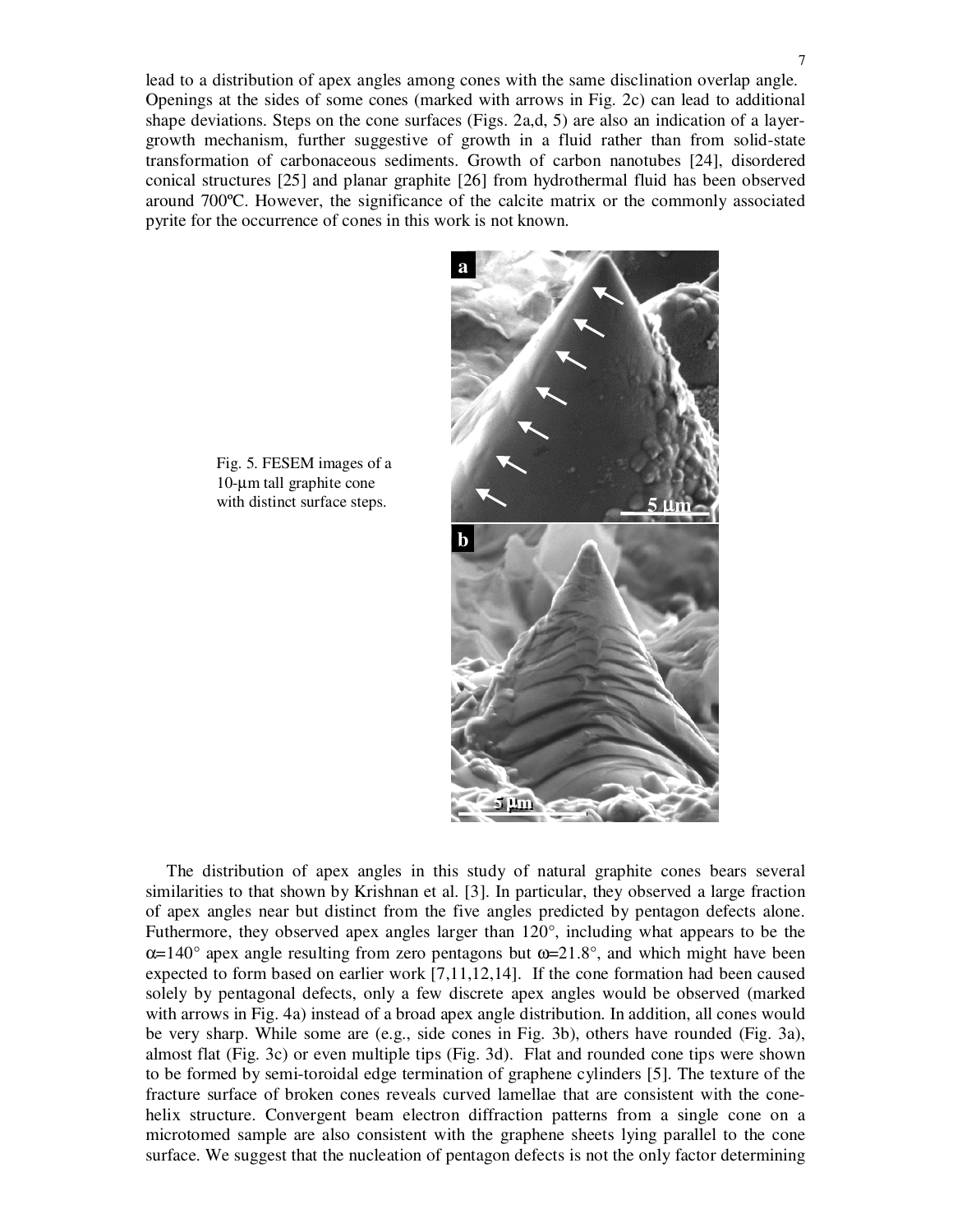their distribution of micro- and nano-cone apex angles. Cone-helix energies and kinetics might also play a role, in addition to the pentagon defect nucleation, as a mechanism explaining the distributions of apex angles of this study*.*

Raman microspectroscopy analysis of about 20 graphite cones (Fig. 6) showed very little variation with respect to the size or apex angle. Both, first and second order spectra were similar to that of microcrystalline graphite or multiwall nanotubes [26] with slightly upshifted *D* and *G* bands. Up-shift of Raman bands from the positions typical for planar graphite (~1355 and 1582 cm -1 , respectively) may be due to the curved cone surfaces. The presence of the *D* band in all spectra is consistent with the fact that the surfaces of the cones are not perfectly wrapped in a continuous graphene sheet, but rather that edges of graphene layers form growth steps as seen in Figs. 2d and 5. Broadening of the  $G$  band  $(\sim]34 \text{ cm}^{-1}$  in cones compared to 14 cm<sup>-1</sup> for a planar single crystal) can also result from the conical wrapping of the layers and bending the graphene sheets. The intensity of *D* band relative to *G* band was lower compared to carbon whiskers [17], which are assumed to be formed by the same disclination mechanism as the cones, but higher than in graphite polyhedral crystals (GPC) [4]. The second order spectrum of the cones was also much weaker than that of GPCs or whiskers.



Fig. 6. Raman spectra of a graphite cone in comparison with microcrystalline graphite and a planar graphite single crystal. Insets show deconvolved regions of the first and second order spectra from the cone. Cross-hair in the optical image indicates the position of the Raman probe.

#### **4. CONCLUSIONS**

The cone-helix model [7] is successful in predicting the expected apex angles of graphite cones synthesized under various laboratory conditions and formed naturally from fluids during metamorphism. The consistency of the model with observed apex-angle distributions suggests that the nucleation of pentagon defects is not the only factor in determining graphite cone morphologies, but that the energetics of layer-layer interactions between the graphene sheets also plays an important role in determining micro- and nano-scale carbon structures. A better understanding of the nucleation and growth mechanisms of these systems could help increase the yields of nanotubes or nanocones relative to other carbon structures in the laboratory synthesis. Furthermore, the occurrence of fluid-grown micron-sized graphite cones, particularly those with apex angles corresponding to disclination overlap angles that preserve the ideal …*ABAB*… stacking, suggests that it might be possible to grow macroscopic arrays of nano- and micro-sized graphite cones without co-production of other graphite structures.